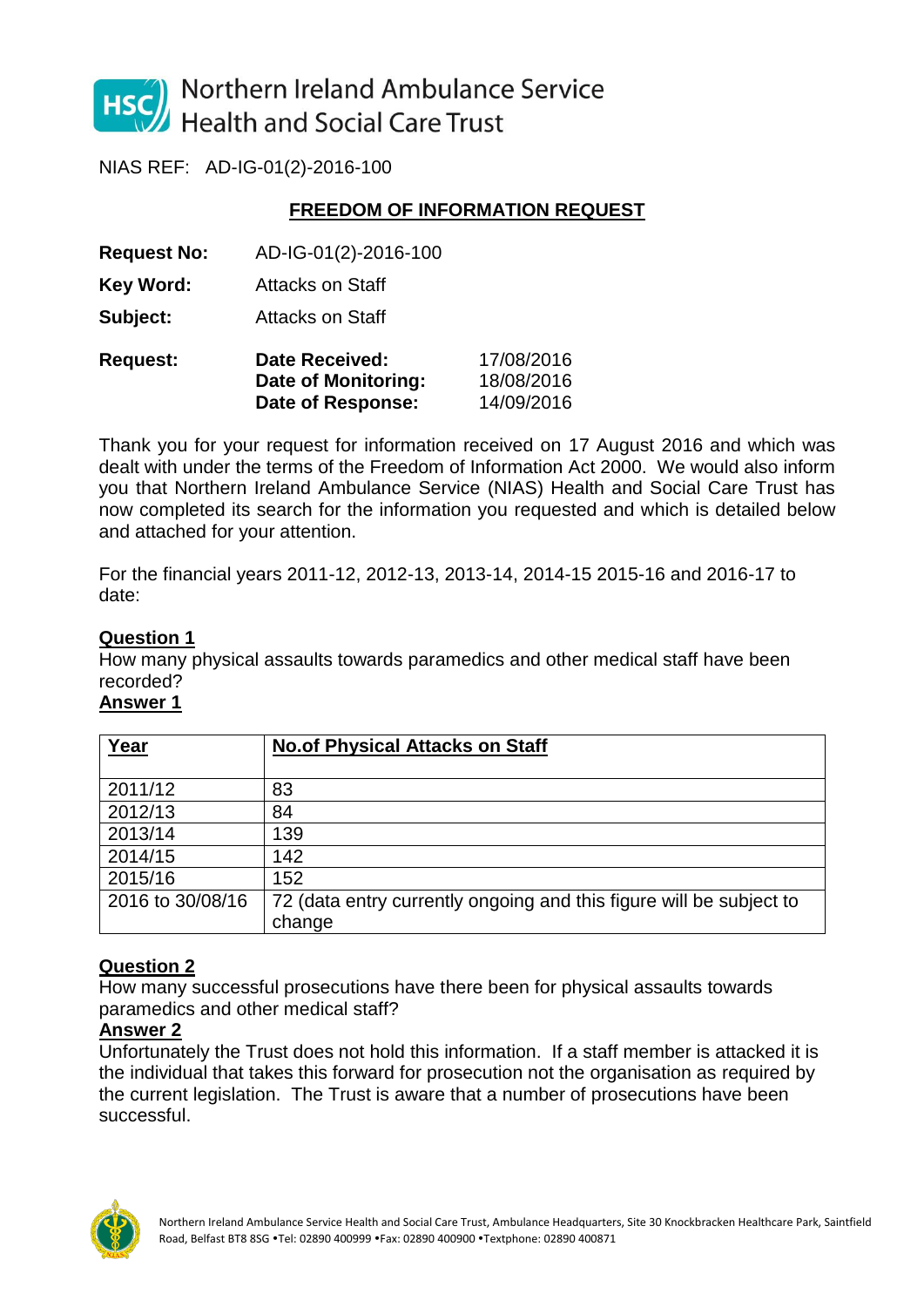# **Question 3**

How many addresses have been black listed or have a marker on them - for instances where your trust is concerned about the safety of ambulance crews and they can only enter the premises with police back up / protection?

### **Answer 3**

Please find attached FOI\_100\_16 which provides detail as requested on information markers on the system that state police assistance may need to be considered. However, please be aware that this is only a marker and in no way means that a crew does not enter a property without police presence – it is an information marker only. NIAS does use the terminology of "red flagged". Information markers in no way state that a crew should not enter a property to attend to a patient without police.For example marker would state **–** *"If number 66 Main Street be aware that Mr X assaulted an ambulance crew at this location on "date". Crews must proceed with caution according to their own risk assessment. Caution is advised and Police attendance may be necessary."*

The majority of information markers relating to police mainly indicate that police attendance may be necessary or should be considered. There would be a small number of information markers on the system that state police assistance is required and these are in cases whereby the police or Mental Health Services Team have informed us of this requirement.

I hope the above and attached fully assists you. If you are dissatisfied in any way with the handling of your request, you have the right to request a review. You should do this as soon as possible, or in any case within two months of the date of issue of this letter. Please note that, under the Re-use of Public Sector Information Regulations, if you wish to publish or otherwise use this information besides for your own means, you will need to seek our permission to do so.

In the event that you require a review to be undertaken, you can do so by writing to the Finance and ICT Director, Northern Ireland Ambulance Service (NIAS) HSC Trust, Site 30, Knockbracken Healthcare Park, Saintfield Road, Belfast, BT8 8SG.

If following an internal review, carried out by an independent decision maker, you remain dissatisfied in any way with the handling of the request, you may make a complaint under Section 50 of the Freedom of Information Act, to the Information Commissioner's Office and ask that they investigate whether the Trust has complied with the terms of the Freedom of Information Act.

You can write to the Information Commissioner at:

| Website:   | ni@ico.org.uk                                                  |
|------------|----------------------------------------------------------------|
| Post:      | Information Commissioner's Office, Wycliffe House, Water Lane, |
|            | Wilmslow, CHESHIRE SK9 5AF                                     |
| Telephone: | 028 9027 8757 or 0303 123 1114 (Belfast based Office)          |

In most circumstances the Information Commissioner will not investigate a complaint unless an internal review procedure has been carried out. However the Commissioner has the option to investigate the matter at his discretion. Please be advised that NIAS replies under Freedom of Information may be released into the public domain via our website @ [http://www.niamb.co.uk.](http://www.niamb.co.uk/)

Personal details in respect of your request will have, where applicable, been removed to protect confidentiality.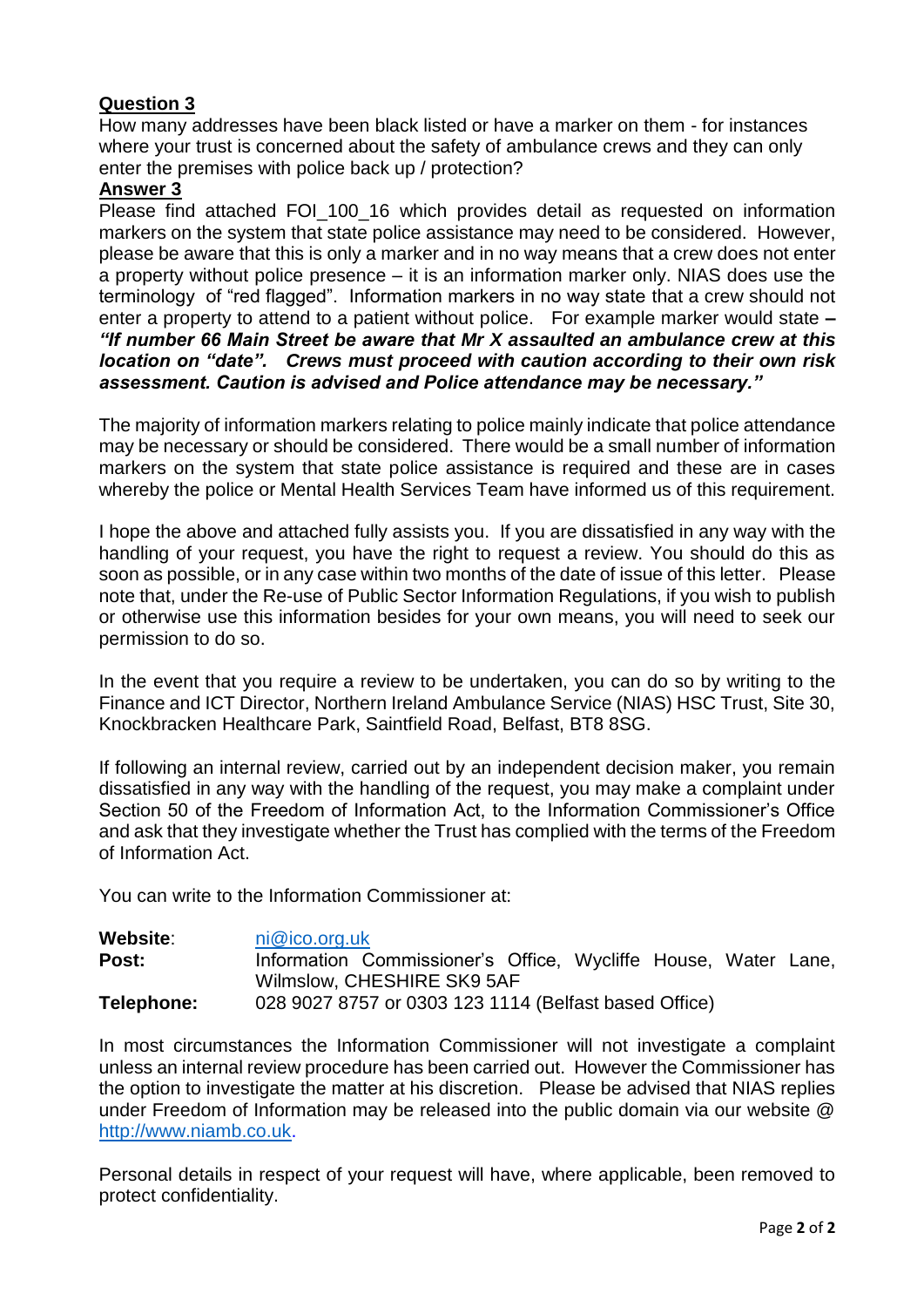

# **AD/IG/01(2)/100 - INFORMATION MARKERS PLACED ON C3 DURING 2011-2016 REQUESTING PSNI ATTENDANCE AT ADDRESSES**

**Please note:** Information Markers on C3 are recorded against three different types of addresses; Properties, Streets and Features. Property markers are placed against individual addresses, such as 1, High Street, Anytown.

Street markers are placed against a street as opposed to a specific address, such as High Street, Anytown.

Feature markers are placed against parks, schools, leisure centres, etc.

**Please note further:** Markers that are categorised as "Not Given" did not have the date recorded of when they were placed onto C3.

**Number of Information Markers placed on C3 during 2011-2016 that are in use and request PSNI attendance at certain addresses (Properties Perspective), by Postcode district and Local Government District/Supercouncil Area**

|                                    |                                                                              | <b>Local Authority Area</b>                        | Year |      |      |                |             |      |                     |                |
|------------------------------------|------------------------------------------------------------------------------|----------------------------------------------------|------|------|------|----------------|-------------|------|---------------------|----------------|
| <b>Postcode</b><br><b>District</b> | <b>Local Government</b><br><b>District (Before 1st</b><br><b>April 2015)</b> | <b>Supercouncil Area (After 1st April</b><br>2015) | 2011 | 2012 | 2013 | 2014           | 2015        | 2016 | <b>Not</b><br>Given | <b>Total</b>   |
| BT4                                | <b>Belfast</b>                                                               | <b>Belfast</b>                                     |      |      |      |                |             |      | 1                   |                |
| BT <sub>5</sub>                    | Belfast                                                                      | <b>Belfast</b>                                     |      | 1    |      |                |             |      | 3                   | 4              |
|                                    | Castlereagh                                                                  |                                                    |      |      |      |                |             |      | 4                   |                |
| BT <sub>6</sub>                    | <b>Belfast</b>                                                               | <b>Belfast</b>                                     |      |      |      |                |             |      | $\overline{2}$      | 2              |
| BT7                                | <b>Belfast</b>                                                               | <b>Belfast</b>                                     |      | 1    |      |                |             |      |                     | $\overline{2}$ |
|                                    | <b>Belfast</b>                                                               |                                                    |      |      |      |                |             | 1    | 4                   |                |
| BT <sub>8</sub>                    | Castlereagh                                                                  | isburn and Castlereagh                             |      |      |      |                | $\mathbf 1$ |      | $\overline{2}$      | 3              |
| <b>BT11</b>                        | <b>Belfast</b>                                                               | <b>Belfast</b>                                     |      |      |      |                |             |      | 4                   | 2              |
| <b>BT12</b>                        | <b>Belfast</b>                                                               | <b>Belfast</b>                                     |      |      |      |                |             |      | 2                   | 2              |
| <b>BT13</b>                        | <b>Belfast</b>                                                               | <b>Belfast</b>                                     |      |      |      |                |             |      | 4                   |                |
| <b>BT15</b>                        | <b>Belfast</b>                                                               | <b>Belfast</b>                                     |      |      |      |                |             |      | $\overline{2}$      | 2              |
| <b>BT18</b>                        | North Down                                                                   | Ards and North Down                                |      |      |      |                |             |      |                     |                |
| <b>BT19</b>                        | North Down                                                                   | Ards and North Down                                |      | 1    |      |                |             |      | 1                   | 2              |
| <b>BT20</b>                        | North Down                                                                   | Ards and North Down                                |      |      |      | $\overline{ }$ |             |      |                     |                |
| <b>BT22</b>                        | Ards                                                                         | Ards and North Down                                |      |      |      |                |             |      | 1                   |                |
| <b>BT23</b>                        | Ards                                                                         | Ards and North Down                                |      |      |      |                |             | 1    | 2                   | 3              |
| <b>BT24</b>                        | Down                                                                         | Newry, Mourne and Down                             |      |      |      | -1             |             |      | $\overline{ }$      | 2              |
| <b>BT28</b>                        | Lisburn                                                                      | Lisburn and Castlereagh                            |      |      |      | $\overline{ }$ | 1           |      | $\overline{ }$      | 3              |
| <b>BT30</b>                        | Down                                                                         | Newry, Mourne and Down                             |      |      |      | $\overline{2}$ | 4           |      | 4                   | $\overline{7}$ |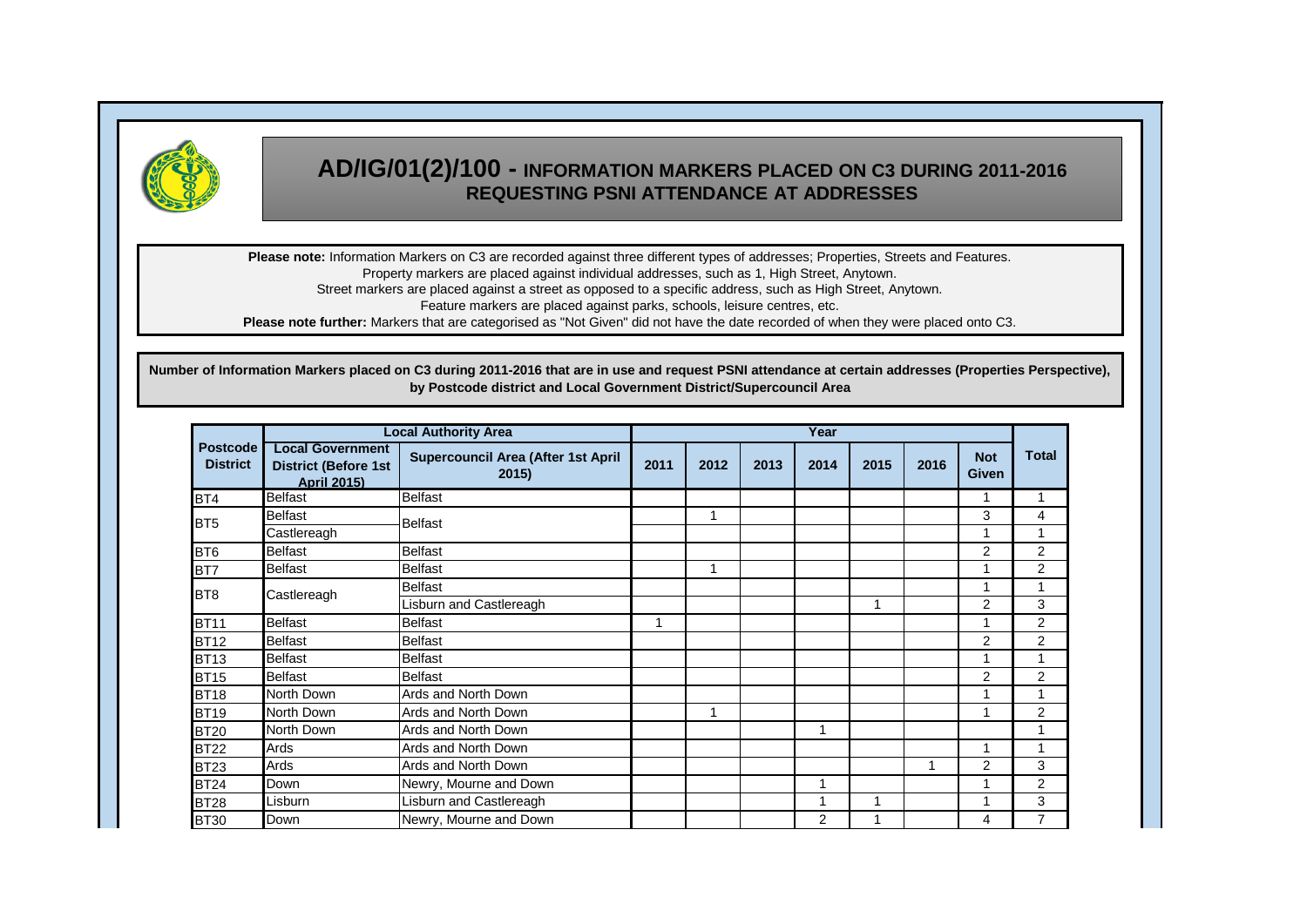|              | Limavady   | <b>Causeway Coast and Glens</b>      |                |   |                |              | $\mathbf{1}$ |                |              | $\mathbf{1}$   |
|--------------|------------|--------------------------------------|----------------|---|----------------|--------------|--------------|----------------|--------------|----------------|
|              | Derry      | Derry City and Strabane              |                |   |                |              | $\mathbf{1}$ |                | $\mathbf{1}$ | $\overline{2}$ |
| <b>BT48</b>  |            |                                      |                |   |                |              |              |                |              |                |
| <b>BT52</b>  | Coleraine  | <b>Causeway Coast and Glens</b>      |                |   |                |              |              |                | $\mathbf{1}$ | $\mathbf{1}$   |
| <b>BT53</b>  | Ballymoney | Causeway Coast and Glens             |                |   |                |              |              | $\mathbf{1}$   |              | $\mathbf{1}$   |
| <b>BT54</b>  | Moyle      | <b>Causeway Coast and Glens</b>      |                |   |                |              |              |                | 4            | $\overline{4}$ |
| <b>BT55</b>  | Coleraine  | <b>Causeway Coast and Glens</b>      |                |   |                |              |              |                | 1            | $\mathbf{1}$   |
| <b>BT56</b>  | Coleraine  | <b>Causeway Coast and Glens</b>      | $\mathbf{1}$   |   | $\mathbf{1}$   |              |              |                |              | $\overline{2}$ |
| BT62         | Craigavon  | Armagh City, Banbridge and Craigavon |                |   |                |              |              |                | 1            | $\mathbf{1}$   |
| <b>BT65</b>  | Craigavon  | Armagh City, Banbridge and Craigavon |                |   | $\overline{2}$ |              |              |                |              | $\overline{2}$ |
|              |            |                                      |                |   |                |              |              |                |              |                |
| <b>BT70</b>  | Dungannon  | Mid Ulster                           |                |   |                | $\mathbf{1}$ |              |                |              | $\mathbf{1}$   |
| <b>BT74</b>  | Fermanagh  | Fermanagh and Omagh                  |                |   |                |              | $\mathbf{1}$ |                |              | $\mathbf{1}$   |
| <b>BT75</b>  | Fermanagh  | Fermanagh and Omagh                  |                |   |                |              |              |                | 1            | $\mathbf{1}$   |
| <b>BT77</b>  | Dungannon  | <b>Mid Ulster</b>                    |                |   |                |              |              |                | 1            | $\mathbf{1}$   |
| <b>BT79</b>  | Omagh      | Fermanagh and Omagh                  |                |   |                |              |              |                | $\mathbf{1}$ | $\mathbf{1}$   |
|              |            |                                      |                |   |                |              |              |                |              |                |
| <b>BT80</b>  | Cookstown  | <b>Mid Ulster</b>                    |                |   |                |              | $\mathbf{1}$ |                | $\mathbf{1}$ | $\overline{2}$ |
| <b>BT81</b>  | Strabane   | Derry City and Strabane              |                |   |                |              |              |                | $\mathbf{1}$ | $\mathbf{1}$   |
| <b>BT92</b>  | Fermanagh  | Fermanagh and Omagh                  |                |   |                |              | $\mathbf{1}$ |                |              | $\mathbf{1}$   |
| <b>Total</b> |            |                                      | $\overline{2}$ | 5 | 8              | 9            | 15           | $\overline{2}$ | 62           | 103            |

**Local Authority Area**

**Postcode** 

**Year**